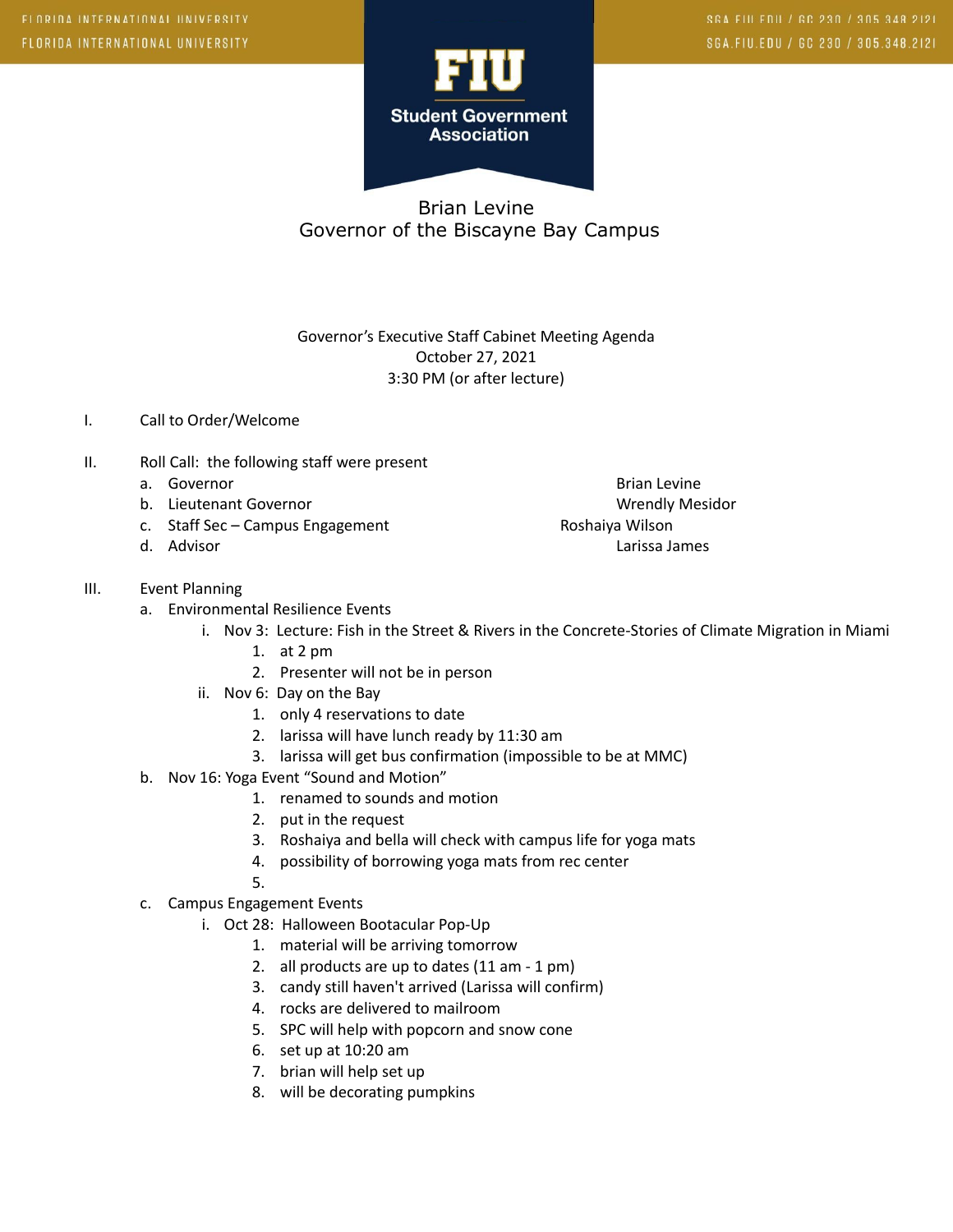

- ii. Nov 3: SGA Mixer: A 3 Course Meal to Network with your Student Government
	- 1. it's only for students
	- 2. front desk will be calling to confirm on monday
	- 3. sits for 24 and 1 person from SGA on each table
	- 4. roshaiya will get in touch with sergio from SGA
	- 5. possibility of SGA members rotating tables
	- 6. use phone to participate in engagements
	- 7. have questions in a bowl for the SGA Members
	- 8. questions attached to candies
	- 9. find a camera and/or interview person (for possibilities of social media)
	- 10. send out survey to attendees for feedback
- iii. Nov 9: Desserts from Around the World
	- 1. roshaiya got in touch with andre and claudia and they give top 5 countries
	- 2. roshaiya will read up on those countries (Brazil, China, Venezuela, Colombia, and India)
	- 3. prefers delivery than pick up (for cost purposes)
	- 4. avoid anything to requires refrigeration
	- 5. look on amazon for affordable candies
	- 6. possibilities of moon cakes
	- 7. history of the desserts on the table
	- 8. flags to represent countries
	- 9. set up system for volunteer forms (for a stronger team) for future events running smoothly
- d. Other Events
	- i. Nov 10: Campus Safety Walk
		- 1. daylight saving will be in effect
		- 2. walk with administrators and facilities on campus
		- 3. Larissa has invited everyone that has to be invited
		- 4. get others involved if possible (let brian know)
	- ii. Nov 25: Thanksgiving Feast
		- 1. brian put graphic request
		- 2. brian will talk to michelle for her concern
		- 3. brian still hope to have the event
- IV. Upcoming Cabinet Meetings
- V. Reports/Updates/Planning
	- a. Lieutenant Governor Wrendly Mesidor
		- i. will be at the round table on november 10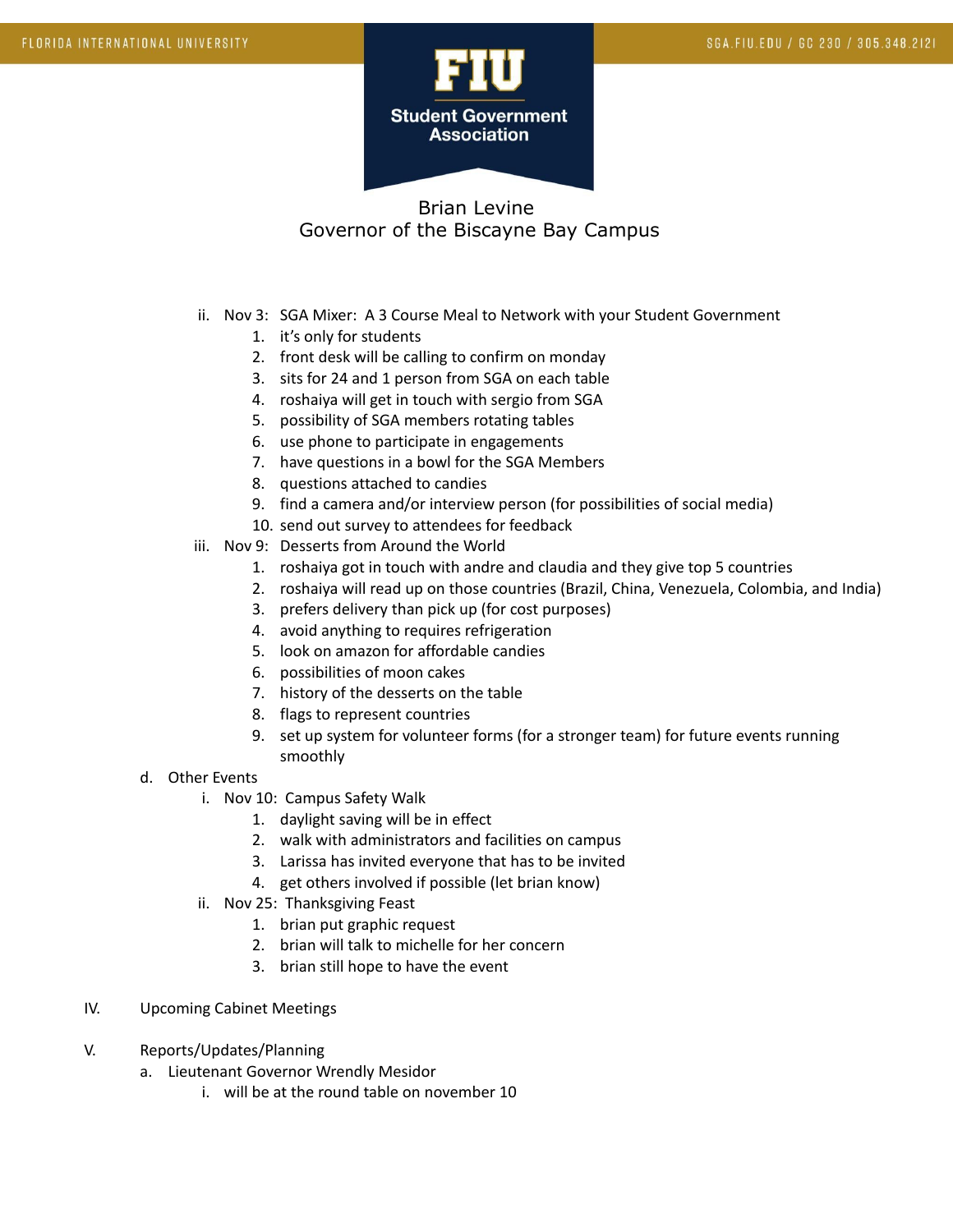

- ii. will participate in safety walk
- iii. will be meeting with brian for Project baylife proposal and Student leadership collaboration
- iv. create a survey for a possible saturday bus option
- b. Staff Secretary Isabella Herrera was absent; no report given
- c. Staff Secretary Roshaiya Wilson
	- 1. spoke to celina neival
	- 2. ask for emails for ice breakers introduction (SGA Mixer)
	- 3. remove november 2nd event
- d. Governor Brian Levine
	- i. brian still working on the survey
	- ii. brian met with michael herran for possibility of student needs at BBC
	- iii. Possibilty of a meet the Dean at BBC
	- iv. SSIC Survey <http://go.fiu.edu/Survey>
	- v. Written Reports/Office Hours
	- vi. Meetings Attended
	- vii. Retreat
		- 1. wrendly and brian will work on a proposal for february
	- viii. Campus Safety Walk
		- 1. Get more people to participate
	- ix. 2022 Student Leadership Summit Proposals Due Nov 8
		- 1. future collaboration with former SGA Presiden Jefferson
	- x. Commencement
		- 1. will not be possible to have at BBC
		- 2. brian talked to Michael Hearon and Dr. Desantis about the issue
	- xi. Traffic Issues at BBC
		- 1. pushing for a second road at BBC
		- 2. Check on effects of students
- e. Advisor Larissa James
	- i. priority registrations (Register for at least one class)
	- ii. rubido ask for testimonies on traffic issues
	- iii. climate survey recruitment (Bella and Roshaiya) larissa will communicate
	- iv. DEI (You belong Survey)
	- v. get a sense of how people feel
	- vi. communicate with carrie for release form
	- vii. No Mast involvement on Day on the Bay (Due to being minors)
	- viii. Plan for Mast for next semester
	- ix. possibilities of inviting mast to future lecture